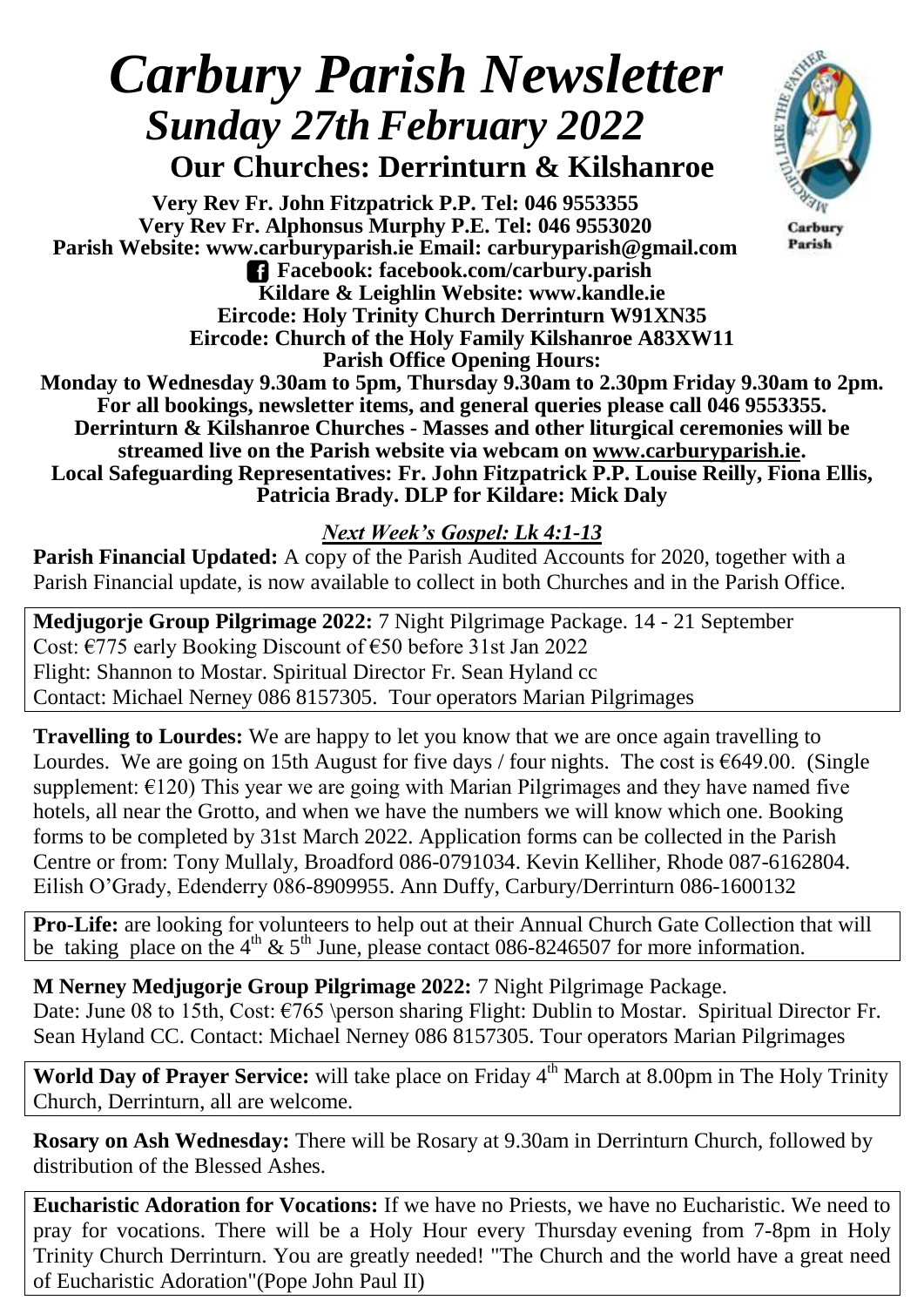| 2022                               | <b>Derrinturn</b>                                                       | <b>Kilshanroe</b>                                     |
|------------------------------------|-------------------------------------------------------------------------|-------------------------------------------------------|
| Sat $26^{th}$ February             |                                                                         | 7.30pm Tom $\overline{\text{Cummins, 1}^{\text{st}}}$ |
| St Alexander of                    |                                                                         | Anniversary, also Anne &                              |
| <i>Alexandria</i>                  |                                                                         | John McLoughlin. James                                |
|                                    |                                                                         | & Mary O'Connor,                                      |
|                                    |                                                                         | Coonough, also their<br>Daughter Theresa, who         |
|                                    |                                                                         | was interred in                                       |
|                                    |                                                                         | Manchester.                                           |
| Sun $27th$ February                | 11am Mary Brigid & Stephen O'Toole,                                     |                                                       |
| Eighth Sunday in                   | also Patsy Kenaney, Anniversary. Brendan                                |                                                       |
| <b>Ordinary Time</b>               | Tobin, Ticknevin, 2 <sup>nd</sup> Anniversary. Moyra,                   |                                                       |
|                                    | Matthew & Larry Mangan, Haggard,                                        |                                                       |
|                                    | Anniversary. Jim & Kate Connolly, also all                              |                                                       |
|                                    | the Deceased Members of the Connolly                                    |                                                       |
| Mon $28th$ February                | Family, Ticknevin.<br>Adoration until 12 Midnight                       |                                                       |
| St Oswald                          | 9.30am                                                                  |                                                       |
| <b>Tues 1st March</b>              | 9.30am No Mass.                                                         |                                                       |
| St David                           |                                                                         |                                                       |
| Wed $2^{nd}$ March                 | 9.30am No Mass.                                                         | 9.00am                                                |
| Ash Wednesday                      |                                                                         |                                                       |
| <b>Thurs</b> $3^{rd}$ <b>March</b> | 9.30am                                                                  |                                                       |
| <b>St Marinus</b>                  |                                                                         |                                                       |
| Fri 4 <sup>th</sup> March          | 9.30am Mass for the Deceased on the                                     |                                                       |
| <b>St Casimir</b>                  | Mass Card List. John & Elizabeth Kenna,                                 |                                                       |
|                                    | Clonkeen, Anniversary.                                                  |                                                       |
| Sat $5^{th}$ March                 |                                                                         | 7.30pm Mass for the                                   |
| <b>St Kieran</b>                   |                                                                         | Living on the Mass Card<br>List. Patrick Duffy,       |
|                                    |                                                                         | Cloona, Anniversary. Tom                              |
|                                    |                                                                         | Devine, Anniversary.                                  |
| Sun 6 <sup>th</sup> March          | <b>11am</b> Kathleen Dunne, 1 <sup>st</sup> Anniversary,                |                                                       |
| <b>First Sunday of Lent</b>        | also Patrick Dunne, Bernard Dunne &                                     |                                                       |
|                                    | Maureen Connolly, Anniversary. Michael                                  |                                                       |
|                                    | & Ellen Connolly, Clonkeen, also their                                  |                                                       |
|                                    | Sons, Billy, Tommy, Patsy and Michael                                   |                                                       |
|                                    | Major, and all the Deceased Members of                                  |                                                       |
|                                    | the Connolly Family. Patrick & Mary                                     |                                                       |
|                                    | Nally, also Ann Walsh, Parsonstown,<br>Anniversary. Jim Cully, Birthday |                                                       |
|                                    | Remembrance.                                                            |                                                       |

*Please remember in your prayers, Niall (Joseph) Kennedy, Coonough, Carbury, Co. Kildare / Castlemaine, Kerry. May He Rest In Peace.* 

**Easter Station Masses**

**Sat 12th March: 7.30pm (Ksr))** Kilshanroe area. **Sun 20th March: 11.00am (Dtn)** Old Court, Kishavanna, Boherbree, Kilmore, Ballyhagen, Clonkeen, Coolavacoose. **Sun 27th March: 11am (Dtn)** Killina, Ballybrack, Kilpatrick, Ballinakill, Drummond. **Sun 3rd April: 11am (Dtn)** Carbury, Newbury, Longridge, Teelough, Haggard, Ardkill, Coolcor. **Sun 10th April: 11am (Dtn)** Rathmore, Ticknevin, Ashgrove, Ashbrook, Trinity Crescent,

Trinity Drive, Ashmount. **Thank you for supporting our priests.**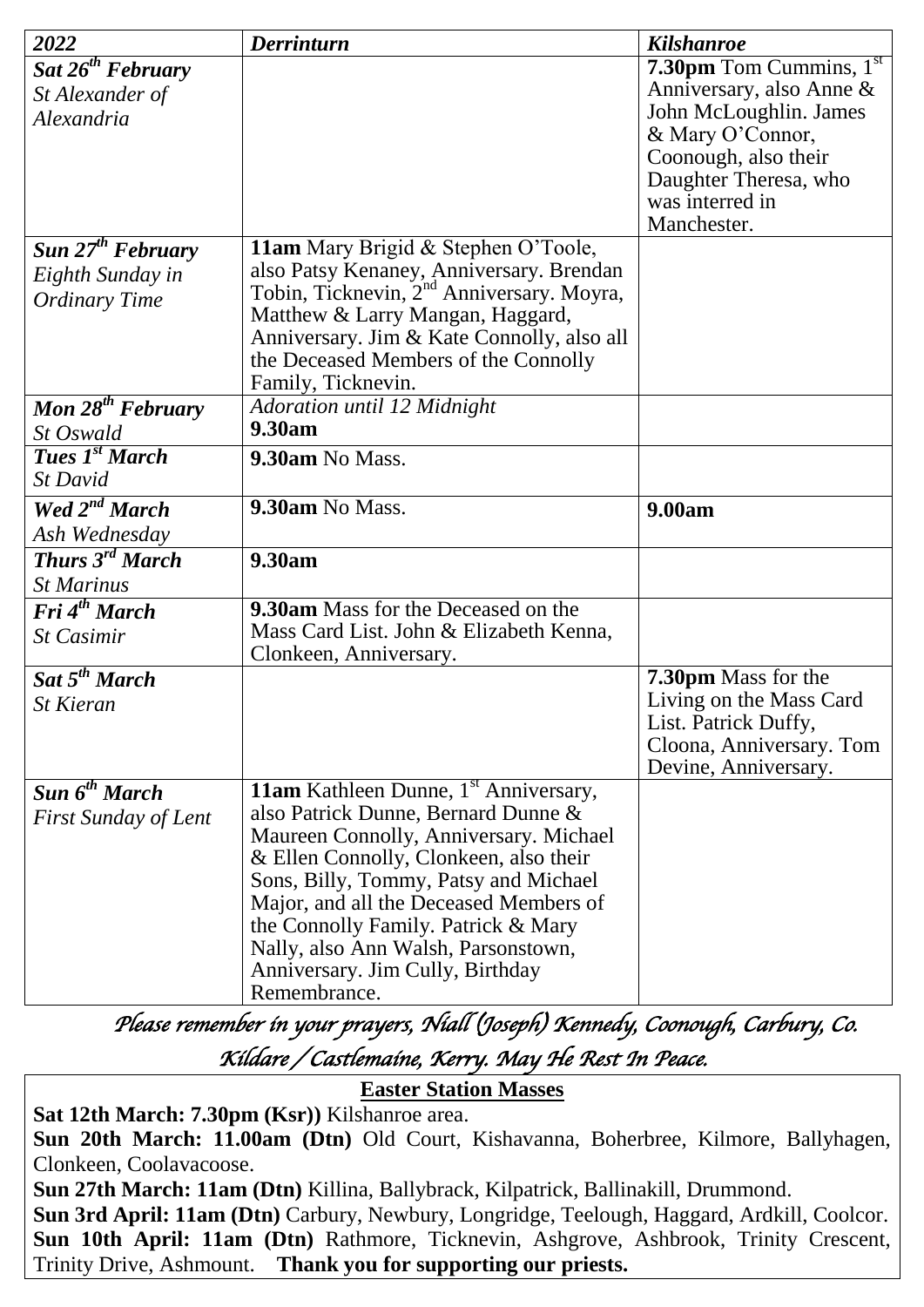| Kilshanroe Eucharistic Ministers & Readers for Saturday 5th of March |                      |                                   |  |  |
|----------------------------------------------------------------------|----------------------|-----------------------------------|--|--|
| <b>Mass Time</b>                                                     | <b>Readers</b>       | <b>Eucharistic Ministers</b>      |  |  |
| Saturday 7.30pm                                                      | <b>Frances Cline</b> | Martin Mooney & Bernadette Holton |  |  |

| <b>Derrinturn Eucharistic Ministers &amp; Readers for Sunday the 6th of March</b> |                      |                              |  |  |
|-----------------------------------------------------------------------------------|----------------------|------------------------------|--|--|
| <b>Mass Time</b>                                                                  | <b>Readers</b>       | <b>Eucharistic Ministers</b> |  |  |
| Sunday 11am                                                                       | <b>Phil Connolly</b> | Pat Kiely & Sharon O'Brien   |  |  |

*St. Patricks Day, Mothers Day and Easter Mass Bouquets:* are available in the usual outlets and from the Parish Office. The Parish opening hours are 9.30am to 5pm Monday to Wednesday, 9.30am to 2.30pm Thursday, 9.30am to 2pm Friday.

| <b>Collections for Saturday 19th and Sunday the 20th of February</b> |               |                      |               |  |  |  |
|----------------------------------------------------------------------|---------------|----------------------|---------------|--|--|--|
| <i>Collections</i>                                                   | <i>Amount</i> | <b>Collections</b>   | <b>Amount</b> |  |  |  |
| Derrinturn Basket                                                    | €300.00       | Development          | €710.00       |  |  |  |
| Kilshanroe Basket                                                    | €210.00       | Donation             | €10.00        |  |  |  |
| Mass Cards                                                           | €592.75       | <b>Web Donations</b> | €125.00       |  |  |  |

*Carbury GAA Lotto* took place on Monday the 21st of February, the Lotto numbers drawn were, 3, 9, 21, 25, and the bonus ball was 8. There were 3 winners of the match 3, who each won  $\epsilon$ 67. Next week's draw takes place Monday the 28th of February. Next week's Jackpot is  $\epsilon$ 6,100.

**Who Cares?** Is a new information booklet that aims to support and empower carers of people with cognitive impairment/dementia in Laois/Offaly on their caring journey and help them access relevant supports and services that they may require locally and nationally at various times along the route. It also has information that would be of relevance to all carers. This information booklet will be available through both the Alzheimer's Society, (087) 3210642, Family Carers Ireland (057) 932 2920 as well as in local libraries and on the HSE both Laois and Offaly County Council websites for those who were unable to secure copies.

**"NEED TO TALK..."** No cost face-to-face counselling service available at ACDAL Allenwood Funding is limited. Our service will therefore be provided on a first - come first - served basis For further information, please contact Alison on 045-870 804

All calls and enquiries will be treated with the upmost respect and confidentiality

Our therapists are fully qualified and experienced psychotherapists and are accredited by the Irish Association for Counselling and Psychotherapy (IACP). There are still spaces available for this free counselling service.

**Baptisms:** To book a Baptism please contact the Parish Office during office hours. Please note that the diocesan guidelines for Godparents are that they must be baptised and confirmed Catholics who are committed to sharing their faith with their godchild. They must be 16 years old or more, one male and one female.

**Evangelium Ireland Conference:** Evangelium will host a one-day young adult Conference in All Hallows' College, Drumcondra, Dublin on 26th March from 9am. The conference includes Mass, informative talks & workshops by clergy, religious & laity, concluding that evening with a social. The talk topics are on Apologetics, Scripture, Dogma & the Church. The cost including lunch & supper is €38. For details & booking see [www.evangelium.ie](http://www.evangelium.ie/) , "Evangelium Ireland" on Facebook, [evangeliumireland@gmail.com](mailto:evangeliumireland@gmail.com) or 0862189025.

**Dates for your Diary:** Diocesan Pilgrimage to Knock Shrine, Sunday 5th June – more details later.